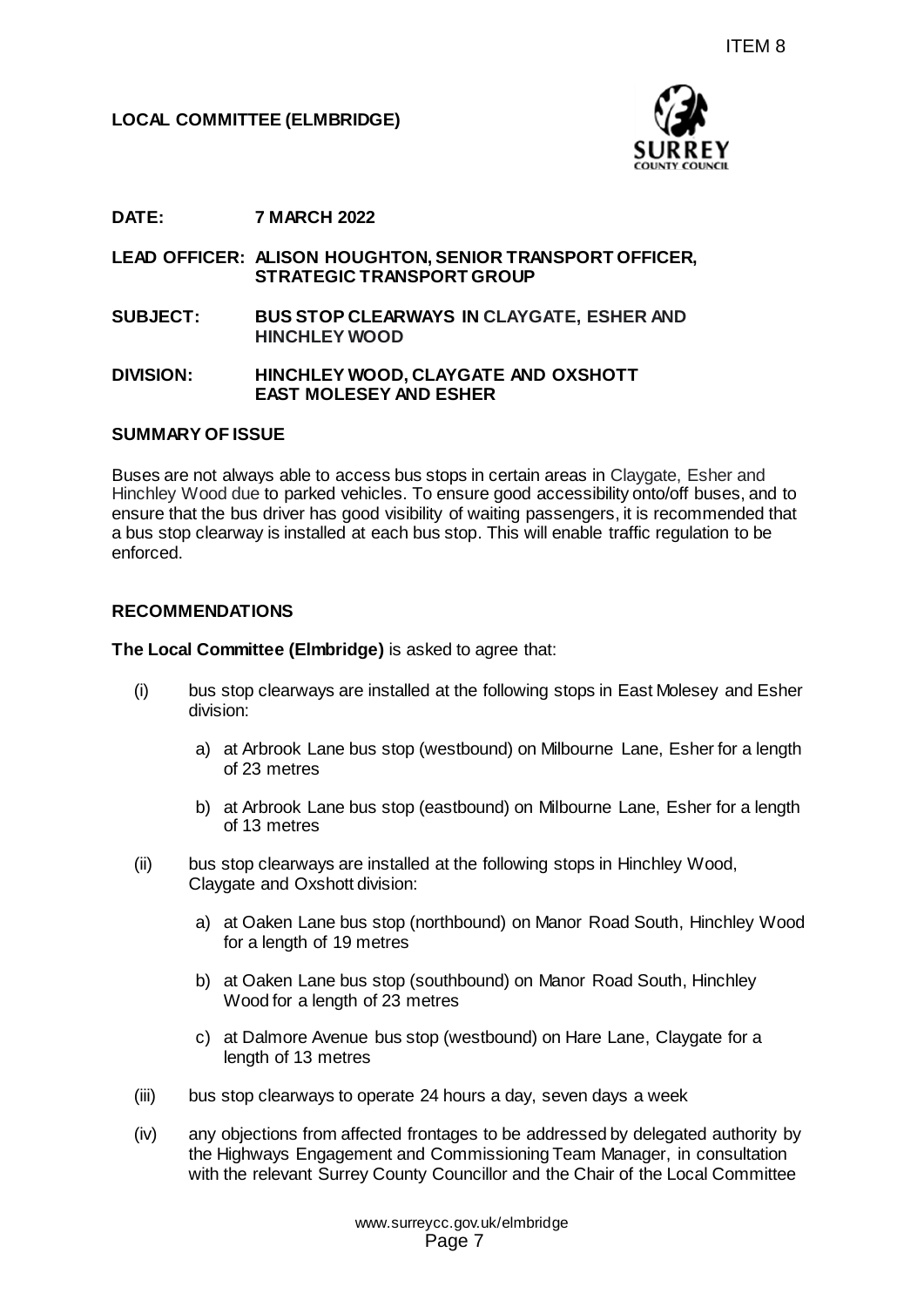# **REASONS FOR RECOMMENDATIONS**

It is recommended that Elmbridge Local Committee agree to the installation of bus stop clearways operating for twenty-four hours a day, seven days a week at bus stops as detailed. This is to ensure that buses servicing these bus stops can provide passengers with step-free access at all times and ensure that there is good visibility for the bus driver to see waiting passengers as well as aiding journey time reliability.

These measures aim to support the use of public transport and to make the public transport offer attractive by making it more accessible and reliable.

## **1. INTRODUCTION AND BACKGROUND**

- 1.1 Since January 2016, all full-size single deck buses have been made fully accessible, as per the Public Service Vehicle Accessibility Regulations (PSVAR). This makes it easier for passengers with mobility issues to board and alight buses. Non-compliance with PSVAR is a criminal offence, contrary to Section 40(3) of the Disability Discrimination Act 1995.
- 1.2 In July 2018, the Department for Transport (DfT) subsequently released 'The Inclusive Transport Strategy: achieving equal access for disabled people' policy, which aims to create an all-inclusive transport network for everyone by 2030 and contribute to getting an additional one million disabled people into work by 2027. Therefore, there is a requirement for public transport infrastructure, including bus stops, to be accessible to all. ITEM 8<br>
ASONS FOR RECOMMENDATIONS<br>
recommended that Elmbridge Local Committee<br>
recommended that Elmbridge Local Committee<br>
alsele. This is to ensure that thuses serveing these<br>
step-free access at all times and ensure that
- 1.3 Surrey County Council's Greener Futures Programme has followed the declaration of a Climate Emergency in Surrey in 2019, with improvements to sustainable transport modes such as public transport, walking and cycling being part of the resultant Climate Change Strategy.
- 1.4 The Department of Transport's "Bus Back Better" National Bus Strategy was published in March 2021. It sets out the vision and opportunity to deliver better bus services for passengers across England and to improve equality of opportunity, particular for older and disabled people.
- 1.5 It is important that buses can access stops to provide step-free access for all passengers ensuring that they are able to safely board and alight, especially those with mobility issues, wheelchair users, with child buggies, or those using shopping trolleys. Buses can be prevented from pulling in parallel to the kerb where there is unrestricted parking, meaning that passengers may have to step into the road to access the bus, and it is difficult to deploy bus ramping or kneeling equipment safely.
- 1.6 Installing a bus stop clearway, for a defined period of time, with a marked bus cage, and making it enforceable, prevents vehicles parking on the carriageway at bus stops and allow buses to safely serve these stops.
- 1.7 Bus stop clearways enable Elmbridge Borough Council enforcement officers to issue penalty charge notices on offending vehicles thereby discouraging inconsiderate parking.
- 1.8 Reliability of buses is also enhanced when vehicles are able to approach, stop and depart from bus stops without hindrance, enabling services to maintain scheduled timetables and encourage the usage of sustainable transport.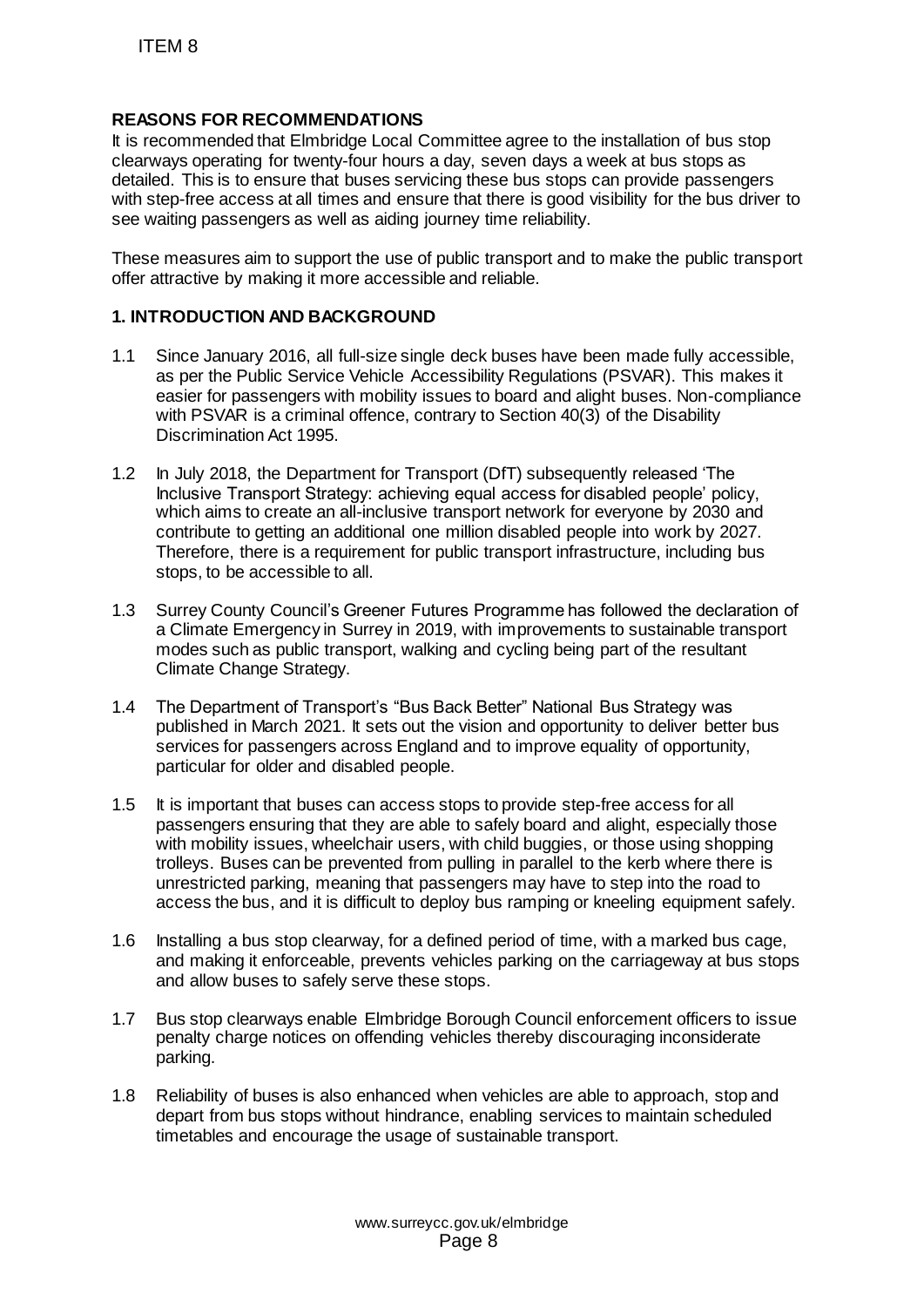- 1.9 The bus stops recommended for the introduction of bus stop clearways are served by the K3 bus route which operates every day, generally from the early morning and into the late evening, meaning that the most appropriate clearway control is a 24 hour continuous prohibition of stopping, loading, or parking, by all vehicles other than local bus services. A shorter period of control would increase the risk of obstructive parking occurring during the late evening and early morning periods. Bus services do require unhindered access to/from the bus stops throughout the entirety of their operating schedules.
- 1.10 Previous bus stop clearways have been introduced along the K3 bus route to align with bus stop improvement works which have been undertaken in a phased scheme of works to improve the accessibility for passengers at bus stops and enable step-free access onto/off the buses. The bus stop clearways, included in the recommendations above, are part of the Phase 3 bus stop accessibility improvement works in these areas. The kerb heights at the bus stops have been improved to facilitate step-free access onto and off buses, and waiting areas have been improved. Bus stop clearways will ensure that passengers are able to use the improved accessible kerbing appropriately. ITEM 8<br>
introduction of bus stop clearways are served<br>
eny day, generally from the early moming and in<br>
onst appropriate clearway control is a 24 hour<br>
constring of parking, by all vehicles other than loc-<br>
through devity

## **2. ANALYSIS**

- 2.1 A number of bus stops on the K3 bus route have been identified where there can be vehicles parked, or stationary, in the near vicinity of the stops, meaning that the bus drivers are not able to pull in their vehicles parallel to the kerb at the stop to allow passengers to safely board/alight from the bus.
- 2.2 Bus stop improvement works have taken place at the bus stops, where possible, in order to provide good accessibility for passengers onto and off buses. Introducing bus stop clearways at these stops will allow passengers to benefit fully from these improvement works.
- 2.3 The provision of these bus stop cages together with a clearway time plate on the bus stop pole will ensure that the near vicinity of the bus stop should be kept clear of parked or stationary vehicles which can impede the bus pulling in parallel to the kerb and providing good accessibility onto/off the bus for passengers. The length of the bus stop cage is appropriate to that which can be provided at each location and is in line with our current standards to ensure that the bus stop area is kept clear. Any frontages affected by the introduction of these bus stop clearways will be informed of the proposals and be given an opportunity to comment before any implementation.
- 2.4 The individual clearway detail for each bus stop is given in the annex. There are locational differences meaning that the lengths of the bus stop cages may vary. Other traffic management measures, such as double yellow lines and the environment in the vicinity of the bus stop, have to be taken into account e.g. bus boarder.

# **3. OPTIONS**

3.1 Doing nothing is an option, but based upon the reasoning expressed above as to why a clearway is important, and the specific detail around this stop, this is not a suitable option. The option of doing nothing does not support the provision of accessible public transport, the National Bus Strategy and Greener Futures agendas or Surrey County Council's Climate Change Strategy.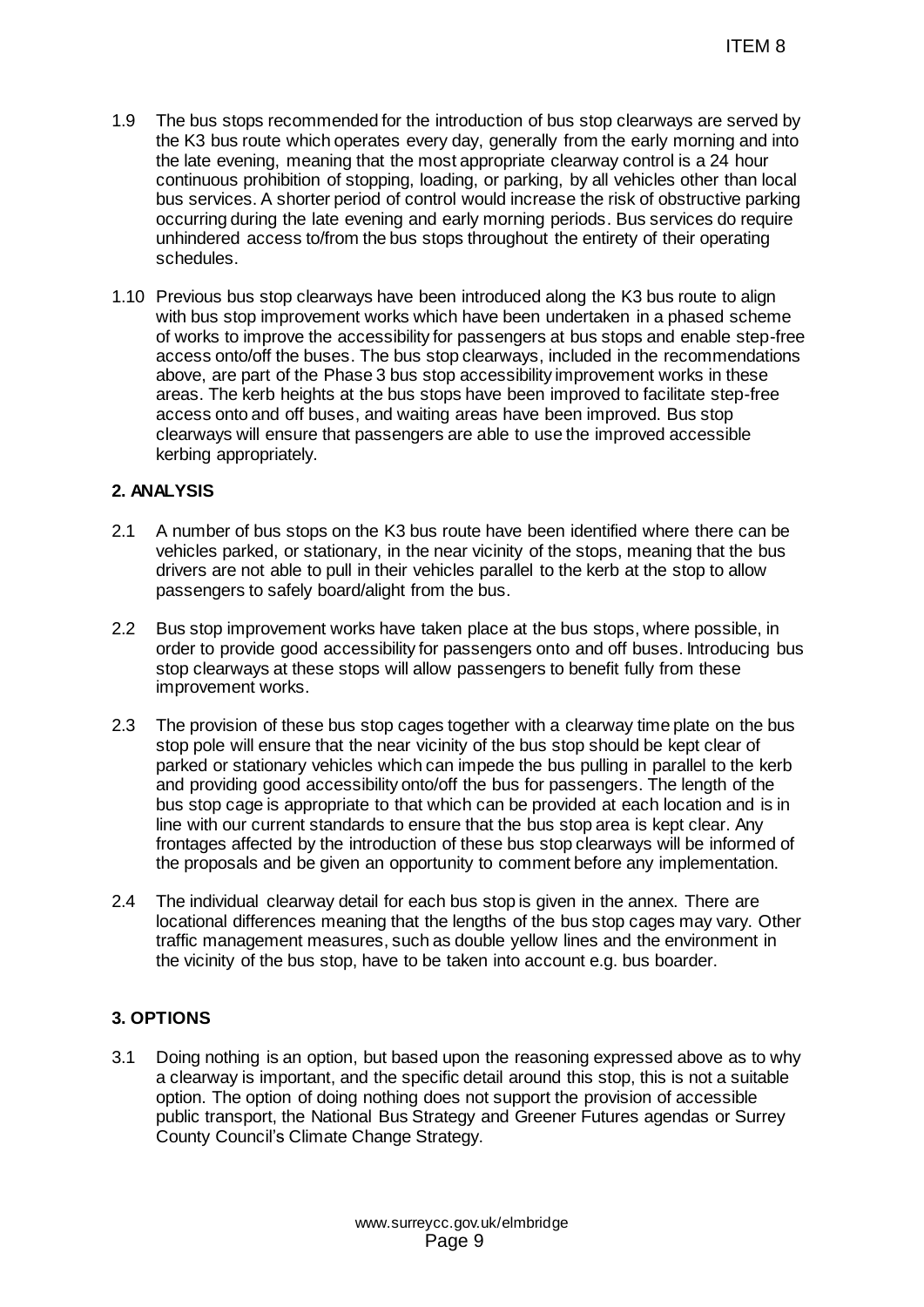3.2 The preferred option would be to formalise and introduce bus stop clearways as appropriate to be in operation twenty-four hours a day, seven days a week to provide good access onto/off buses for passengers. There are other nearby opportunities for local parking that maybe displaced by the introduction of clearways.

# **4. CONSULTATIONS**

- 4.1 Local bus operators have raised concerns regarding the issue of parked vehicles preventing the buses from safely pulling in parallel to the kerb at bus stops and also delaying the bus service due to buses having to negotiate around vehicles.
- 4.2 If approval for introduction of any new clearways is granted, any affected frontages and properties neighbouring the stop will be informed of the proposals. This will give an opportunity for feedback and comments on the proposed changes to be provided before a final decision is made and the clearway works are progressed and enforced.
- 4.3 Surrey County Council, as the Highway Authority, has powers under the Road Traffic Regulation Act 1984 and the Traffic Sign Regulations and General Directions 2016 to create bus stop clearways. A bus stop clearway is a parking restriction at a bus stop that can be enforced by the Borough Council's Civil Enforcement Officers as they would waiting restrictions. Bus stop clearways are more restrictive than waiting restrictions because the clearway also prohibits stopping and loading/unloading over the length of the bus stop. ITEM 8<br>
The preferred option would be to formalise an<br>appropriate to be in operation twenty-four hou<br>good access onto/off buses for passengers. T<br>
cocal parking that maybe displaced by the intro<br>
CONSULTATIONS<br>
LOCAL buses
- 4.4 Unlike waiting restrictions there is no mandatory statutory consultation process for a highway authority to implement a bus stop clearway.

## **5. FINANCIAL AND VALUE FOR MONEY IMPLICATIONS**

5.1 The cost of the works for the bus stop clearways will be approximately £1,500 if the lining work is all undertaken at the same time. If the clearways are approved then the funding will be provided from Planning Infrastructure Contribution that was allocated to improve the accessibility of buses on the K3 bus route.

# **6. EQUALITIES AND DIVERSITY IMPLICATIONS**

6.1 No Equalities Impact Assessment has been completed, but the changes made to this bus stop in providing step-free access to buses serving this stop are to improve accessibility for all bus users, including those with disabilities and mobility issues. It is not envisaged that any protected characteristics will be disbenefitted by the proposals.

# **7. LOCALISM**

- 7.1 In terms of those who will be impacted by this decision, all bus passengers using these bus stops will be positively impacted by ensuring step-free access and increased reliability of bus services
- 7.2 There may be a very small number of individuals who will be negatively impacted by the formalising of existing bus stop clearways and introduction of new bus stop clearways. However, there are a number of opportunities for unrestricted parking in the nearby locality.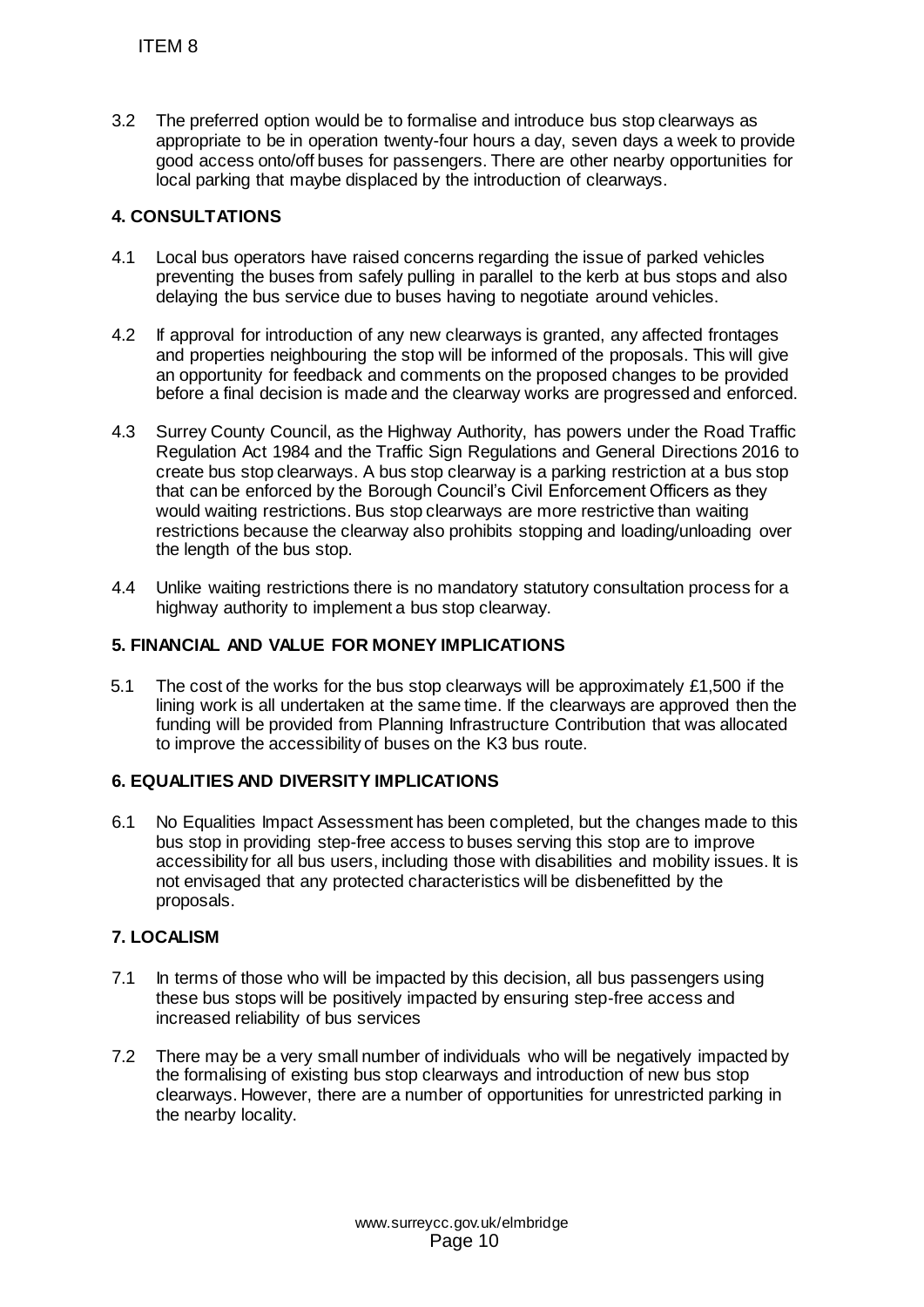7.3 Providing good accessibility onto and off buses and aiding improved journey time reliability will encourage the use of sustainable transport means by passengers and enable them to have access to the local amenities.

## **8. OTHER IMPLICATIONS**

|                                                                                                                                                                                                                                                                                                                                                                                                                                                                                                                                         | ITEM 8                                                                                                                                                                                                                                                                                                                                                      |
|-----------------------------------------------------------------------------------------------------------------------------------------------------------------------------------------------------------------------------------------------------------------------------------------------------------------------------------------------------------------------------------------------------------------------------------------------------------------------------------------------------------------------------------------|-------------------------------------------------------------------------------------------------------------------------------------------------------------------------------------------------------------------------------------------------------------------------------------------------------------------------------------------------------------|
| roviding good accessibility onto and off buses and aiding improved journey time<br>eliability will encourage the use of sustainable transport means by passengers and<br>nable them to have access to the local amenities.<br><b>IER IMPLICATIONS</b>                                                                                                                                                                                                                                                                                   |                                                                                                                                                                                                                                                                                                                                                             |
|                                                                                                                                                                                                                                                                                                                                                                                                                                                                                                                                         |                                                                                                                                                                                                                                                                                                                                                             |
| Area assessed:<br>Crime and Disorder                                                                                                                                                                                                                                                                                                                                                                                                                                                                                                    | Direct Implications:<br>No significant implications arising from<br>this report                                                                                                                                                                                                                                                                             |
| Sustainability (including Climate<br>Change and Carbon Emissions)                                                                                                                                                                                                                                                                                                                                                                                                                                                                       | Making local bus services more<br>accessible will encourage wider use of<br>the bus network as a sustainable mode<br>of transport. Reduced car use will<br>contribute towards reduced carbon<br>emissions and overall environmental<br>benefits.                                                                                                            |
| Corporate Parenting/Looked After                                                                                                                                                                                                                                                                                                                                                                                                                                                                                                        | No significant implications arising from                                                                                                                                                                                                                                                                                                                    |
| Children<br>Safeguarding responsibilities for<br>vulnerable children and adults                                                                                                                                                                                                                                                                                                                                                                                                                                                         | this report<br>No significant implications arising from<br>this report                                                                                                                                                                                                                                                                                      |
| <b>Public Health</b>                                                                                                                                                                                                                                                                                                                                                                                                                                                                                                                    | The proposed measures should<br>encourage the use of public transport<br>which can contribute towards a more<br>sustainable lifestyle with increased<br>walking to/from bus services. Reduced<br>carbon emissions and environmental<br>benefits should have a positive impact<br>on public health.                                                          |
| <b>ICLUSION AND RECOMMENDATIONS</b>                                                                                                                                                                                                                                                                                                                                                                                                                                                                                                     |                                                                                                                                                                                                                                                                                                                                                             |
| is recommended that approval be given for the introduction of new bus stop<br>learways as detailed in the annex and in the Recommendations section of this<br>eport.                                                                                                                                                                                                                                                                                                                                                                    |                                                                                                                                                                                                                                                                                                                                                             |
| hilst trying to mitigate any negative impact on private vehicle owners.                                                                                                                                                                                                                                                                                                                                                                                                                                                                 | he proposals are to ensure that buses servicing these bus stops are able to provid<br>assengers with step-free access at all times of operation, and improve accessibilit<br>nd ease of use by preventing private vehicles from parking at the stops, as well as<br>nprove the reliability of the bus service. This is also the most cost-effective option, |
| <b>AT HAPPENS NEXT</b>                                                                                                                                                                                                                                                                                                                                                                                                                                                                                                                  |                                                                                                                                                                                                                                                                                                                                                             |
| approval is obtained to install new bus stop clearways at the bus stops as describ<br>I this report, then local residents of affected frontages will be informed and given a<br>eriod of 28 days to provide comment. Any feedback will be considered before any<br>nal decision is made to amend the bus stop. Once a quote has been agreed with tl<br>ning contractor to complete the bus cage marking, this job will be added to their<br>rogramme of works and once complete then a clearway plate will be erected at ea<br>us stop. |                                                                                                                                                                                                                                                                                                                                                             |
| Imbridge Parking Team will be made aware of the clearways to make them<br>nforceable.                                                                                                                                                                                                                                                                                                                                                                                                                                                   |                                                                                                                                                                                                                                                                                                                                                             |
|                                                                                                                                                                                                                                                                                                                                                                                                                                                                                                                                         |                                                                                                                                                                                                                                                                                                                                                             |
| www.surreycc.gov.uk/elmbridge<br>Page 11                                                                                                                                                                                                                                                                                                                                                                                                                                                                                                |                                                                                                                                                                                                                                                                                                                                                             |

## **9. CONCLUSION AND RECOMMENDATIONS**

- 9.1 It is recommended that approval be given for the introduction of new bus stop clearways as detailed in the annex and in the Recommendations section of this report.
- 9.2 The proposals are to ensure that buses servicing these bus stops are able to provide passengers with step-free access at all times of operation, and improve accessibility and ease of use by preventing private vehicles from parking at the stops, as well as improve the reliability of the bus service. This is also the most cost-effective option, whilst trying to mitigate any negative impact on private vehicle owners.

## **10. WHAT HAPPENS NEXT**

- 10.1 If approval is obtained to install new bus stop clearways at the bus stops as described in this report, then local residents of affected frontages will be informed and given a period of 28 days to provide comment. Any feedback will be considered before any final decision is made to amend the bus stop. Once a quote has been agreed with the lining contractor to complete the bus cage marking, this job will be added to their programme of works and once complete then a clearway plate will be erected at each bus stop.
- 10.2 Elmbridge Parking Team will be made aware of the clearways to make them enforceable.